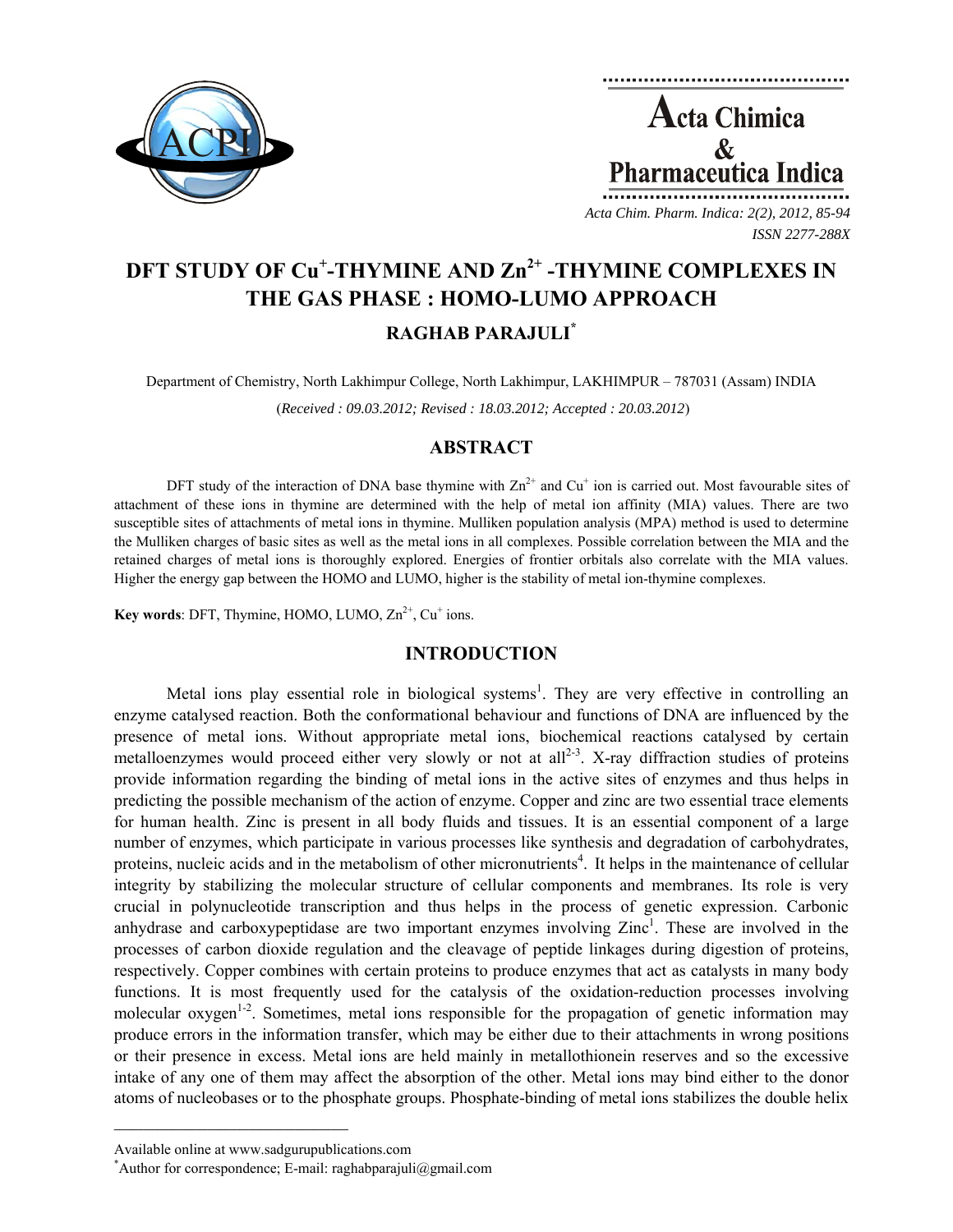but excessive stabilization may lead to the mispairing of bases, which in turn may lead to errors in the genetic code propagation. Phosphate binding of metal ions may also affect phosphodiester linkages and may cut RNA strands into pieces. It is for these reasons that studies of the effects of metal binding on nucleic acids are becoming so important $3-4$ .

Recently many studies are being carried out on the interaction of metal ions with nucleic acids both in the experimental and theoretical levels<sup>5-6</sup>. Such studies, when carried out in theoretical levels, help experimental researchers to rationalize their problems and eliminate guess works to large extents. Russo and his co-workers<sup>8-10</sup> carried out several studies on the interaction of a series of metal ions with various purine and pyrimidine bases. Many other researchers employed theoretical tools for exploring the interaction of several metal ions with amino acids as well. In this present work, DFT methods<sup>11</sup> are employed for the study of  $Zn^{2+}$  and  $Cu^+$  -thymine complexes in terms of energies of their frontier orbitals. DFT has been efficiently used<sup>12-17</sup> by many researchers for the study of molecular properties of bigger systems and has been found to be superior to the Hartee Fock (HF) and the Mollere Plesett (MP) methods<sup>18</sup>. The principal aim of our present work is the determination of the structural, conformational and energetic properties of complexes that the two ions form with thymine. We have tried to find the possible correlation between the energies of HOMO's, LUMO's of these complexes and the metal ion affinities (MIA). Importance of the HOMO-LUMO energy gap in predicting the most favorable attachments of metal ions with thymine is thoroughly studied. DFT method adopted here is the B3LYP<sup>19</sup> i.e. Becke's three parameter hybrid functional<sup>20</sup> using Lee-Yang-Par<sup>21</sup> correlation function. DFT with B3LYP functional has been found to be highly reliable in similar studies in literatures<sup>22,23</sup>.

### **Computational method**

All optimization and frequency calculations are done using B3LYP with 6-31G\*\* basis sets as incorporated in the Gaussian 09' programme code  $(G09W)^{24}$  in the gas phase. The basis set 6-31G (d, p) is large enough to reduce the basis set superposition error  $(BSSE)^{25}$  to  $\sim$ 2-3 Kcal/mol<sup>26</sup>. Hence, in the present work, correction due to BSSE was not taken into account. There are four basic sites in thymine, in which metal ions as Lewis acids can attach. The lowest energy site of attachment of metal ions with thymine, is determined with the help of metal ion affinities (MIA) values, which are assumed to the negative of the enthalpy change during the following complexation process,

> $M^{n+}$  ion (Zn<sup>2+</sup> or Cu<sup>+</sup> ion) + Thymine → M<sup>n+</sup>-Thymine complex Alternatively, MIA or  $-AH = [E^0(M^{n+}) + E^0(TM'') - E^0(M^{n+}) - E^0(M^{n+})]$

Where,  $E^0$  represents absolute energies of molecules/ions. Mulliken Population analysis (MPA) method is applied to determine the retained charges of the metal ion as well as the attachment site of thymine to see the possible correlation of the same with MIA values. HOMO-LUMO energies of all the metal ionthymine complexes are determined using the Gaussian programme and the same basis sets as above. Free energy changes ( $\Delta G^0$ ) during complexations at various positions are calculated at 298.15 K and 1 atmosphere pressure in the gas phase using the same basis sets.  $\Delta G^0$  is assumed to be the difference between the total free energies of the products and reactants. In all the calculations due consideration is given to the thermal corrections to the Gibbs free energy.

#### **RESULTS AND DISCUSSION**

At first all the stable tautomers of thymine are determined using G09W software (Figure 1). T1 has been found to be the most stable tautomer with absolute energy of -454.1488 hartee, while T2 and T3 are less stable than T1 with energies -454.1156 hartee and -454.1178 hartee respectively. Obviously T1 is energetically most prevalent and hence all studies are done with T1.  $Zn^{2+}$  and  $Cu^{+}$  ions are placed at different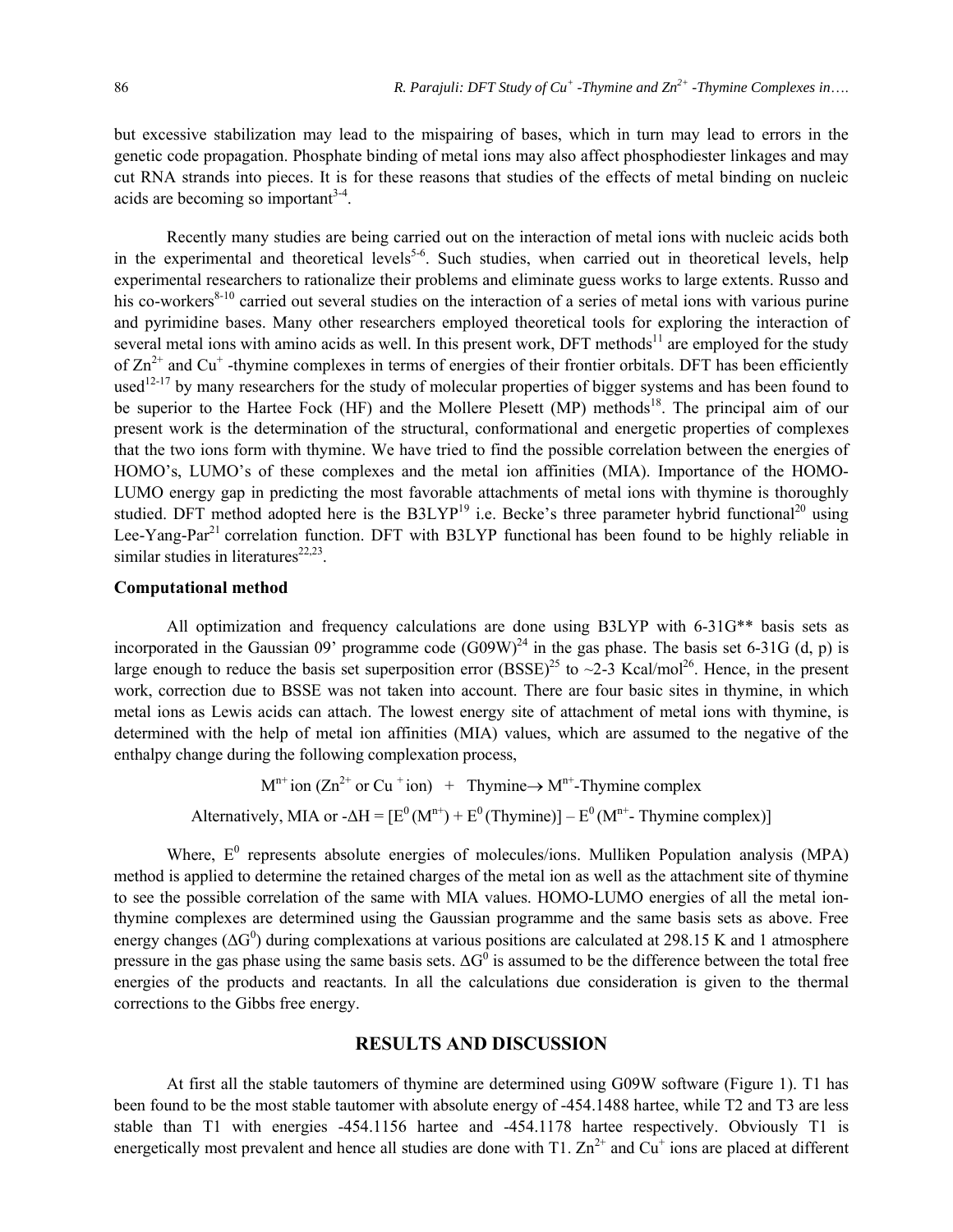sites around it and metal complexes so obtained are fully optimized with the DFT method using Gaussian software. All the optimized geometries of the metal ion-thymine complexes are shown in Fig. 2-9. All the complexes are mono co-ordinated and metal ions are seen to interact with the oxygen atoms only. Metalation of thymine results two types of complexes, viz. O1 and O9 complexes. Metalation at N6 and N8 of thymine produces unstable complexes and ultimately metal ions migrate to either of the two oxygen atoms for producing geometries those are energetically more favourable (Fig. 4, 5, 8, 9).



**Fig. 1: Stable tautomers of thymine as obtained by G09W software** [In T1 positions of few selected sites are shown]

Computed metal ion affinities (MIA's) for metalation at different sites along with the corresponding  $\Delta G^0$  values are given in the Table 1. In either case, metalation at O1 possesses the highest MIA as well as the lowest  $\Delta G^0$ . Hence, metalation at O1 produces the most favourable metal ion ( $\text{Zn}^{2+}$  or Cu<sup>+</sup>)-thymine complexes. Although  $Cu<sup>+</sup>-T1$  (N6) complex results by the initial metalation at N6 position, but after geometry optimization the metal ion migrates to the O1 position as seen in the Fig. 8. Thus,  $Cu<sup>+</sup>-T1$  (N6) is also an O1-complex and is the most favourable Cu<sup>+</sup>-thymine complex. It differs from the Cu-T1 (O1) complex of Fig. 6 in the dihedral angle. Mulliken net charges of metal ions as well as the basic sites of the optimized geometries are given in Table 2. To see the possible correlation between the retained charges of metal ions and MIA values, the two parameters are plotted (Fig. 10 and 11). In the case of  $\text{Zn}^{2+}$ -thymine complexes, MIA values vary proportionately with the retained charge of the metal ion. On the other hand, In the case of Cu<sup>+</sup>-thymine complexes, MIA values vary inversely with the retained charge of the metal ion. Table 2 shows that at an average of 0.75 and 0.33 units of negative charges are transferred from the thymine base to the Zn and Cu-atoms respectively. B3LYP/6-31G\*\* studies of the two metal ions show that the LUMO energies of  $Zn^{2+}$  and Cu<sup>+</sup> ions are -0.7838 a.u. and -0.3499 a.u. respectively. Clearly,  $Zn^{2+}$  has the lower LUMO energy, which accounts for the higher charge transfer in  $\text{Zn}^{2+}$ -thymine complexes than that in  $Cu<sup>+</sup>$ -thymine complexes. The higher charge transfer in turn accounts for the higher MIA values of  $Zn<sup>2+</sup>$ thymine complexes than that of Cu<sup>+</sup>-thymine complexes. Computed Energies of frontier orbitals in the optimized geometries as obtained by Gaussian calculations are shown in the Table 4. It is seen that complexes with higher HOMO-LUMO energy gaps have higher MIA values too. The correlation is confirmed by plotting HOMO-LUMO energy differences and MIA values of all the complexes (Fig. 12 and 13). Bond lengths of a few selected bonds are shown in the Table 6. The elongation of the 2C = 1O bond length (usual  $C = O$  bond length is 1.20 Å) after metalation in either cases, indicates the possible charge transfer from oxygen (i.e.1O) to the metal atom.



**Fig. 2:**  $\text{Zn}^{2+}-\text{T1}$  **(O1) Complex Fig. 3:**  $\text{Zn}^{2+}-\text{T1}$  **(O9) Complex** 

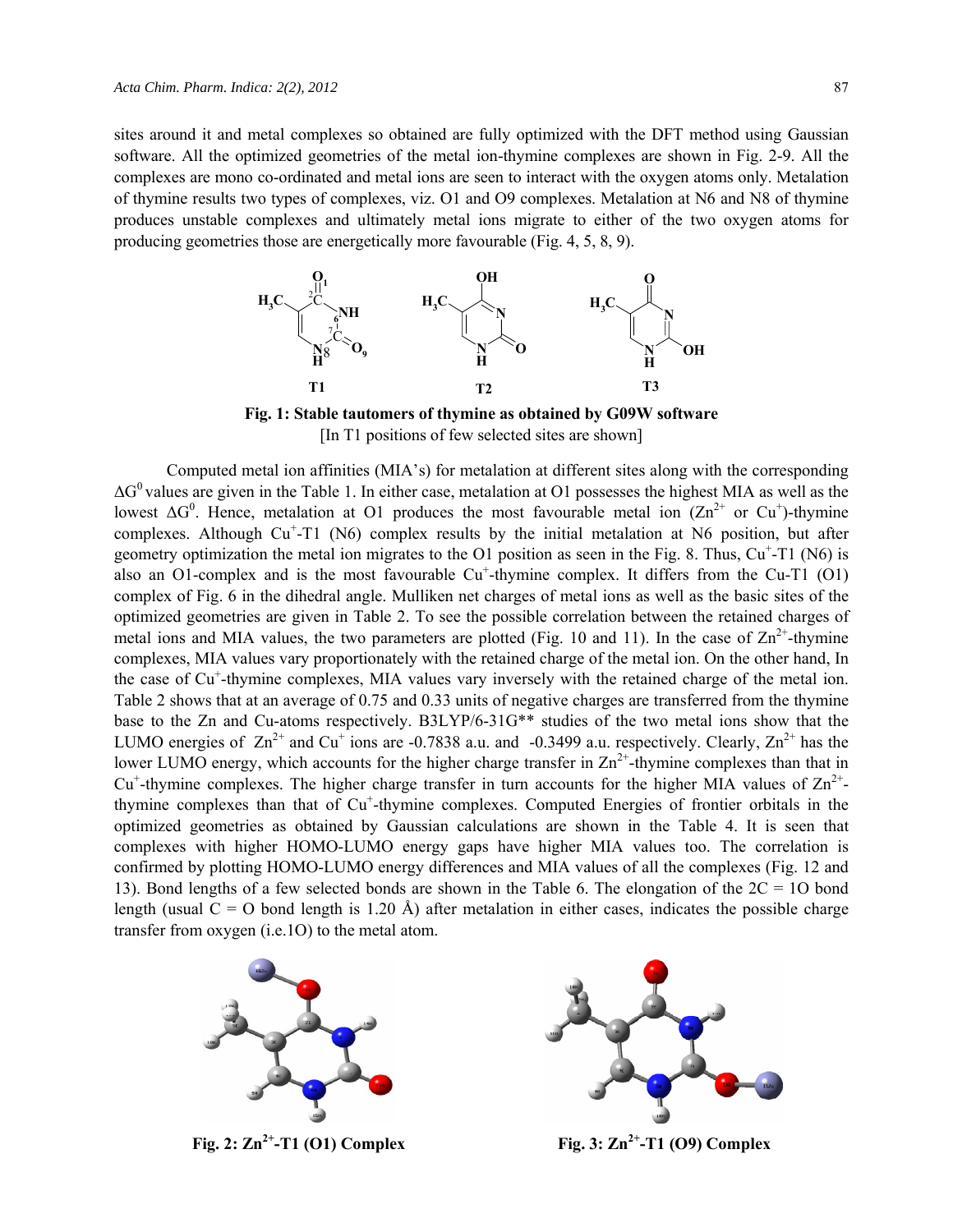

**Fig. 4: Zn2+-T1 (N6) Complex**  (Metal ion migrates to O9)



**Fig. 6: Cu<sup>+</sup> -T1 (O1) Complex**  [Cu-O1-C2-N6 dihedral angle  $\approx 87^0$ ]



**Fig. 8: Cu<sup>+</sup> -T1 (N6) Complex** [Cu-O1-C2-N6 dihedral angle  $\approx 0^0$ ] (Metal ion migrates to O1)



**Fig. 5: Zn2+-T1 (N8) Complex**  $($ Metal ion migrates to O9 $)$ 



**Fig. 7: Cu<sup>+</sup> -T1 (O9) Complex .** 



**Fig. 9: Cu+ -T1 (N8) Complex** (Metal ion migrates to O9)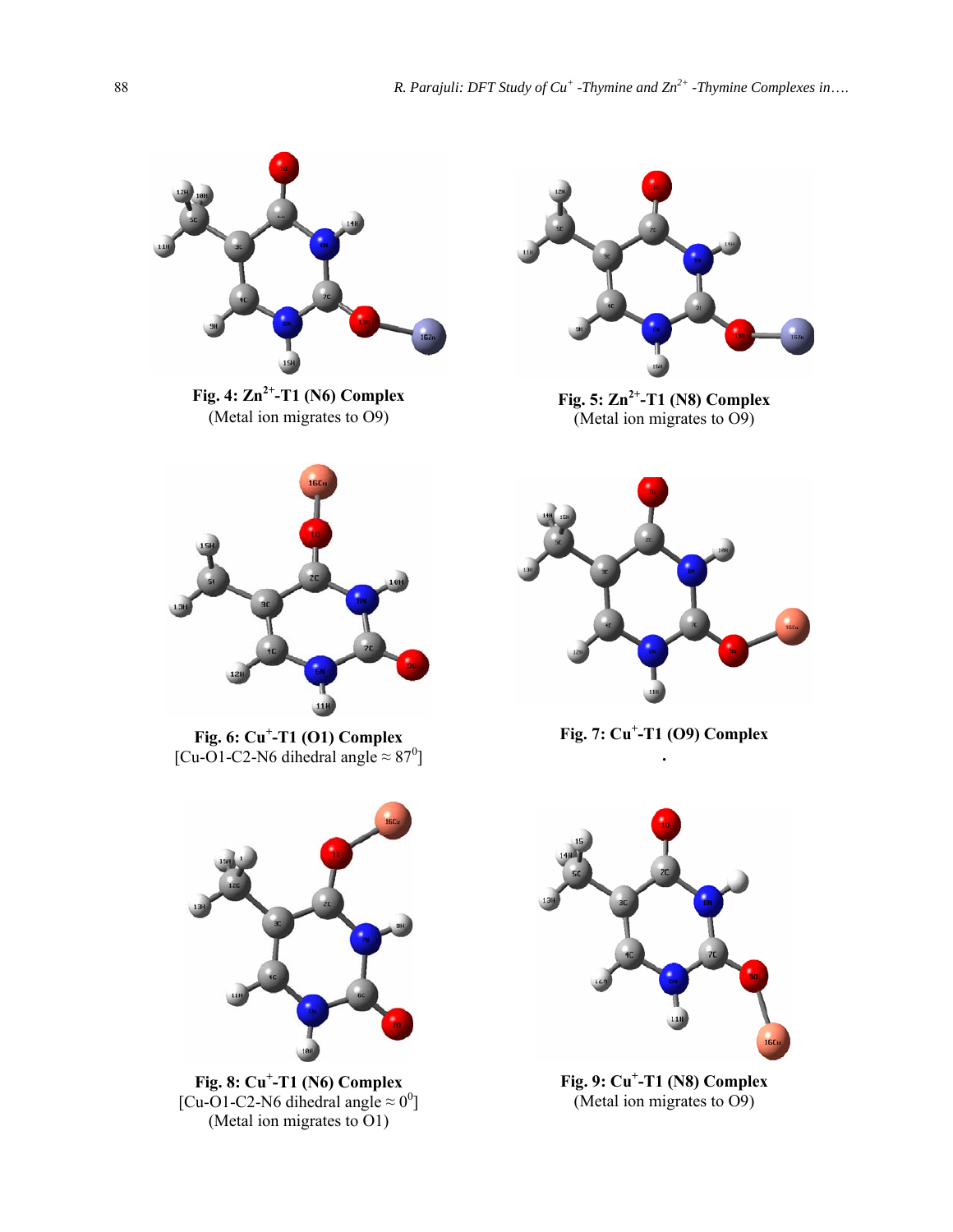| No. | <b>Complexes</b>  | $\mathbf{Zn}^{2+}$ -Thymine complex                                                                |                          | $Cu+-Thymine complex$                                                                              |                          |  |
|-----|-------------------|----------------------------------------------------------------------------------------------------|--------------------------|----------------------------------------------------------------------------------------------------|--------------------------|--|
|     |                   | <b>Standard Free energy</b><br>change with the correction<br>due to internal energy $(\Delta G^0)$ | <b>MIA</b><br>(Kcal/mol) | <b>Standard Free energy</b><br>change with the correction<br>due to internal energy $(\Delta G^0)$ | <b>MIA</b><br>(Kcal/mol) |  |
|     | $M^{n+}$ -T1 (O1) | $-188.7292$                                                                                        | 197.3260                 | $-85.6269$                                                                                         | 94.0966                  |  |
|     | $M^{n+}$ -T1 (N6) | $-176.4009$                                                                                        | 183.6523                 | $-88.0994*$                                                                                        | 96.5469*                 |  |
|     | $M^{n^+}$ -T1(N8) | $-176.4047$                                                                                        | 183.6523                 | $-83.5568$                                                                                         | 91.7041                  |  |
|     | $M^{n^+}$ -T1(O9) | $-176.4021$                                                                                        | 183.6523                 | $-84.9549$                                                                                         | 93.0908                  |  |

**Table 1: Computed metal ion affinities (MIA's) (B3LYP/6-31G\*\*) of Mn+-thymine (T1) complexes and standard free energy (ΔG<sup>0</sup> ) changes during their formation**

 $[^{\ast}Cu^{\ast}-T1(N6)$  is also an O1-complex and it differs from Cu<sup>+</sup>-T1 (O1) complex in the dihedral angle and coplanarity, figures 6 and 8].

| Complex            | <b>Positions</b> | <b>Mulliken</b><br>Charge (Q/e) | Complex                   | <b>Positions</b> | <b>Mulliken</b><br>Charge (Q/e) |
|--------------------|------------------|---------------------------------|---------------------------|------------------|---------------------------------|
|                    | O <sub>1</sub>   | $-0.6298$                       |                           | O <sub>1</sub>   | $-0.3444$                       |
|                    | N <sub>6</sub>   | $-0.1719$                       |                           | N <sub>6</sub>   | $-0.5158$                       |
| $Zn^{2+}$ -T1 (O1) | N8               | $-0.2296$                       | $\text{Zn}^{2+}$ -T1 (N6) | N8               | $-0.5868$                       |
|                    | O <sub>9</sub>   | $-0.3320$                       |                           | O <sub>9</sub>   | $-0.6357$                       |
|                    | Zn               | 1.2448                          |                           | Zn               | 1.1792                          |
|                    | O <sub>1</sub>   | $-0.3444$                       | $Zn^{2+}$ -T1(N8)         | O <sub>1</sub>   | $-0.3443$                       |
|                    | N6               | $-0.5158$                       |                           | N6               | $-0.5159$                       |
| $Zn^{2+}$ -T1(O9)  | N8               | $-0.5869$                       |                           | N8               | $-0.5869$                       |
|                    | O <sub>9</sub>   | $-0.6359$                       |                           | O <sub>9</sub>   | $-0.6360$                       |
|                    | Zn               | 1.1794                          |                           | Zn               | 1.1795                          |
|                    | O <sub>1</sub>   | $-0.6185$                       | $Cu+-T1(N6)$              | O <sub>1</sub>   | $-0.5899$                       |
|                    | N <sub>6</sub>   | $-0.5595$                       |                           | N6               | $-0.5601$                       |
| $Cu+-T1(O1)$       | N <sub>8</sub>   | $-0.6012$                       |                           | N <sub>8</sub>   | $-0.6054$                       |
|                    | O <sub>9</sub>   | $-0.4304$                       |                           | O <sub>9</sub>   | $-0.4282$                       |
|                    | Cu               | 0.6911                          |                           | Cu               | 0.6608                          |
|                    | O <sub>1</sub>   | $-0.4295$                       |                           | O <sub>1</sub>   | $-0.4233$                       |
|                    | N <sub>6</sub>   | $-0.5589$                       |                           | N6               | $-0.5601$                       |
| $Cu^+ - T1(09)$    | N8               | $-0.5999$                       | $Cu+-T1(N8)$              | N <sub>8</sub>   | $-0.5937$                       |
|                    | O <sub>9</sub>   | $-0.5916$                       |                           | O <sub>9</sub>   | $-0.5902$                       |
|                    | Cu               | 0.6711                          |                           | Cu               | 0.6645                          |

**Table 2: Computed Mulliken Net charges (Q/e) on various atoms of metal ion-thymine complexes**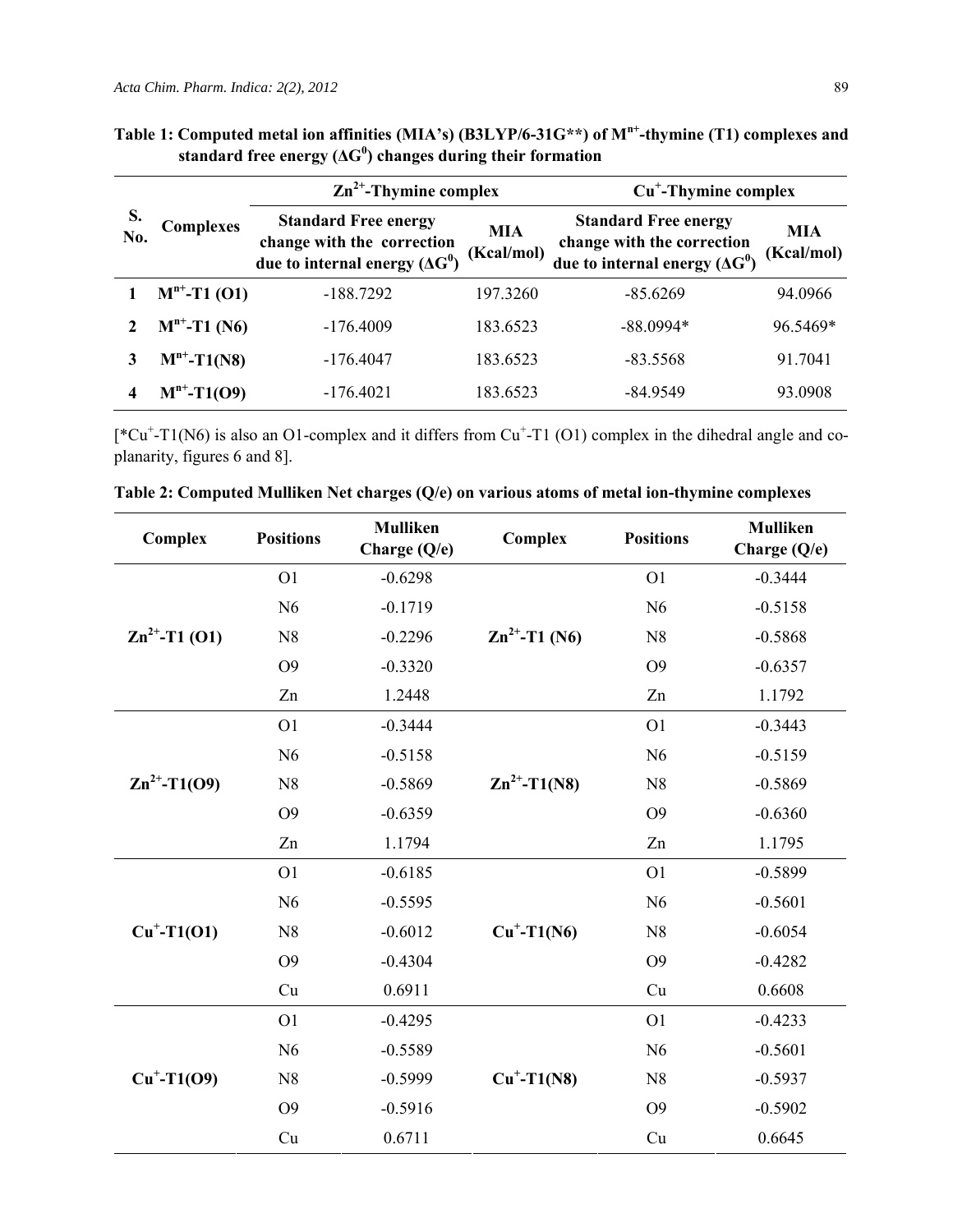| Complex                   | HOMO-LUMO energies (a.u.)<br>$(B3LYP/6-31G^{**})$ |           | <b>Difference</b><br>(in Kcal/mol) | <b>MIA</b><br>(Kcal/mol) |  |
|---------------------------|---------------------------------------------------|-----------|------------------------------------|--------------------------|--|
|                           | <b>HOMO</b>                                       | $-0.5731$ |                                    | 197.3260                 |  |
| $\text{Zn}^{2+}$ -T1 (O1) | <b>LUMO</b>                                       | $-0.5115$ | 38.6427                            |                          |  |
|                           | <b>HOMO</b>                                       | $-0.5547$ |                                    | 183.6523                 |  |
| $\text{Zn}^{2+}$ -T1 (N6) | <b>LUMO</b>                                       | $-0.5193$ | 22.2142                            |                          |  |
| $\text{Zn}^{2+}$ -T1 (N8) | <b>HOMO</b>                                       | $-0.5547$ | 22.1954                            | 183.6523                 |  |
|                           | <b>LUMO</b>                                       | $-0.5193$ |                                    |                          |  |
| $\text{Zn}^{2+}$ -T1 (O9) | <b>HOMO</b>                                       | $-0.5547$ | 22.2079                            | 183.6523                 |  |
|                           | <b>LUMO</b>                                       | $-0.5193$ |                                    |                          |  |
| $Cu^+ - T1$ (O1)          | <b>HOMO</b>                                       | $-0.3832$ | 80.2015                            | 94.0966                  |  |
|                           | <b>LUMO</b>                                       | $-0.2586$ |                                    |                          |  |
| $Cu^+ - T1$ (N6)          | <b>HOMO</b>                                       | $-0.3909$ | 80.8559                            | 96.5469                  |  |
|                           | <b>LUMO</b>                                       | $-0.2620$ |                                    |                          |  |
| $Cu+ - T1 (N8)$           | <b>HOMO</b>                                       | $-0.3924$ | 78.1074                            | 91.7041                  |  |
|                           | <b>LUMO</b>                                       | $-0.2679$ |                                    |                          |  |
| $Cu+ - T1 (O9)$           | <b>HOMO</b>                                       | $-0.3907$ | 78.8165                            | 93.0908                  |  |
|                           | <b>LUMO</b>                                       | $-0.2651$ |                                    |                          |  |

**Table 3: Computed HOMO-LUMO energies in metal ion-thymine complexes** 

**Table 4: Selected bond lengths (in Å) in the most stable metal ion-cytosine complexes obtained by B3LYP/6-31G\*\* calculation** 

|             | $\text{Zn}^{2+}$ - thymine (O1) | <b>Thymine</b>                | $Cu^{\dagger}$ -thymine (O1) |                               | <b>Thymine</b>                |
|-------------|---------------------------------|-------------------------------|------------------------------|-------------------------------|-------------------------------|
| <b>Bond</b> | <b>Bond</b><br>Length $(\AA)$   | <b>Bond</b><br>Length $(\AA)$ | <b>Bond</b>                  | <b>Bond</b><br>Length $(\AA)$ | <b>Bond</b><br>Length $(\AA)$ |
| $Zn-1O$     | 1.8255                          |                               | $Cu-1O$                      | 1.7318                        |                               |
| $10=2C$     | 1.3078                          | 1.2217                        | $1O=2C$                      | 1.2650                        | 1.2217                        |
| $2C-6N$     | 1.3415                          | 1.4076                        | $2C-6N$                      | 1.3675                        | 1.4076                        |
| $6N-7C$     | 1.4227                          | 1.3857                        | $6N-7C$                      | 1.4062                        | 1.3857                        |
| $7C=9O$     | 1.1913                          | 1.2175                        | $7C=9O$                      | 1.2050                        | 1.2175                        |
| $7C-8N$     | 1.4170                          | 1.3901                        | $7C-8N$                      | 1.3933                        | 1.3901                        |

[\* Positions of atoms in metal ion-thymine complexes are shown in Fig. 1, T1]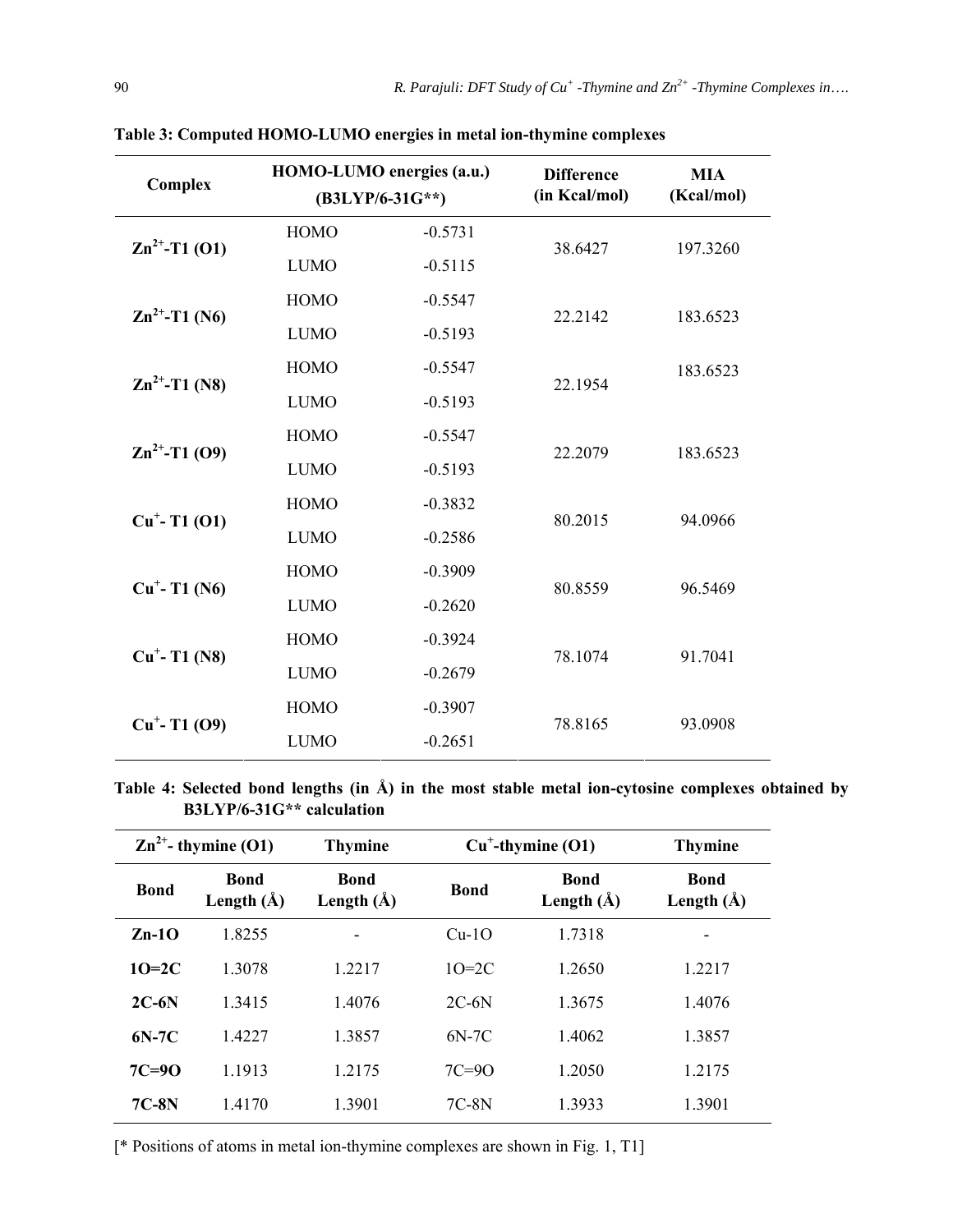

**Fig. 10: Correlation between the MIA (in Kcal/mol) and retained charge (Q/e) of Zn** 



**Fig. 11: Correlation between the MIA (in Kcal/mol) and retained charge (Q/e) of Cu**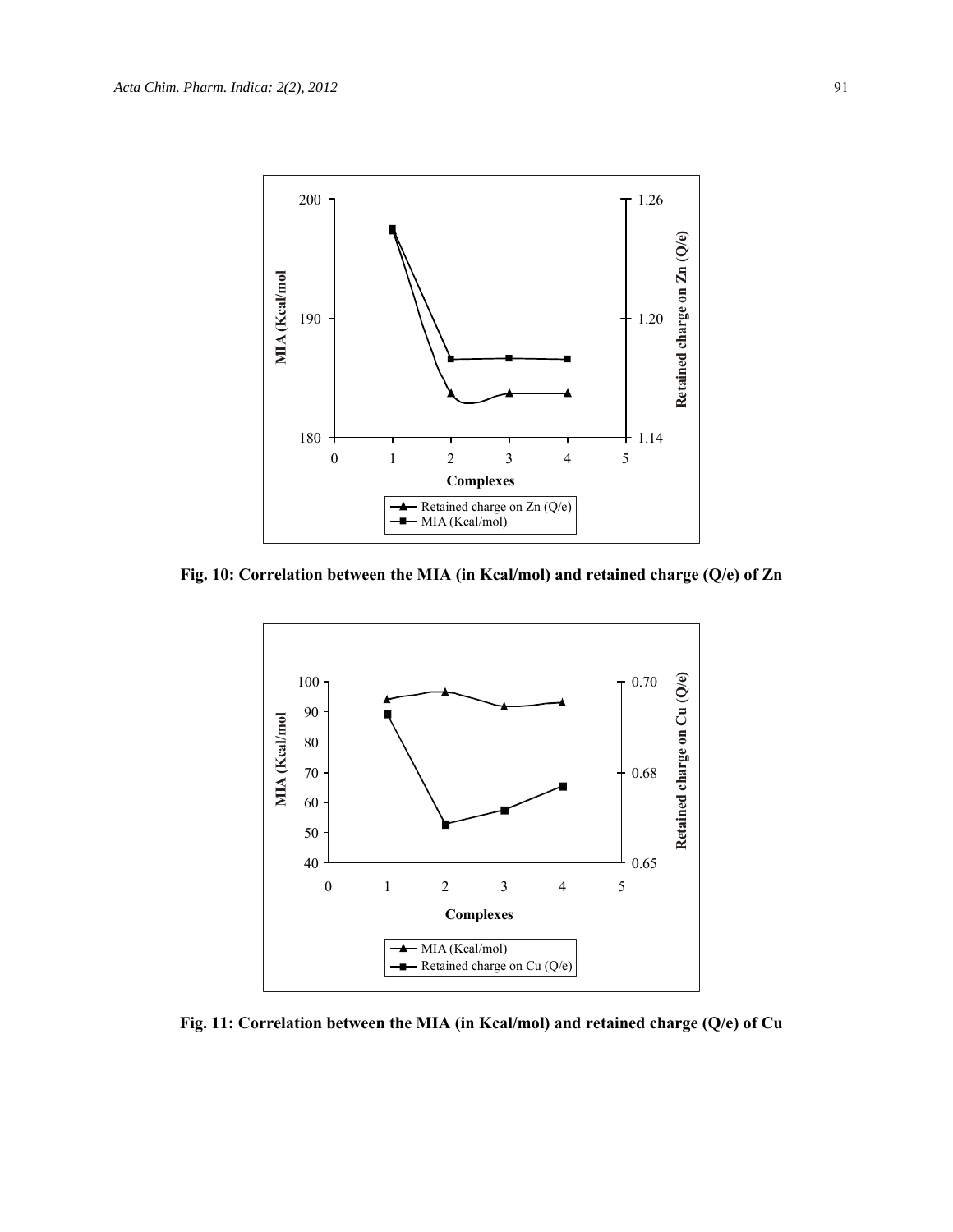

**Fig. 12: Correlation between the MIA and the difference between the HOMO-LUMO energies of Zn2+-thymine complexes** 



**Fig. 13: Correlation between the MIA and the difference between the HOMO-LUMO energies of Cu<sup>+</sup> -thymine complexes** 

## **CONCLUSIONS**

- (i)  $Zn^{2+}$  or  $Cu^+$  ion may undergo complexation either at O1 or at O9 position of thymine but the most stable complex results by the interaction at the O1 position.
- $(iii)$   $Zn^{2+}$ -thymine complexes have higher metal ion affinities than  $Cu^+$ -thymine complexes. Both the complexes show similar trends in the variation of MIA values. The change of MIA can be correlated to the retained charges of metal atoms. There exists contrasting correlations in the two cases. Cu<sup>+</sup>-thymine complexes exhibit increase in MIA values with the decrease in the retained charge on Cu. On the other hand, in the case of  $\text{Zn}^{2+}$ -thymine complexes, MIA values decrease with decrease in the retained charge on the metal atom.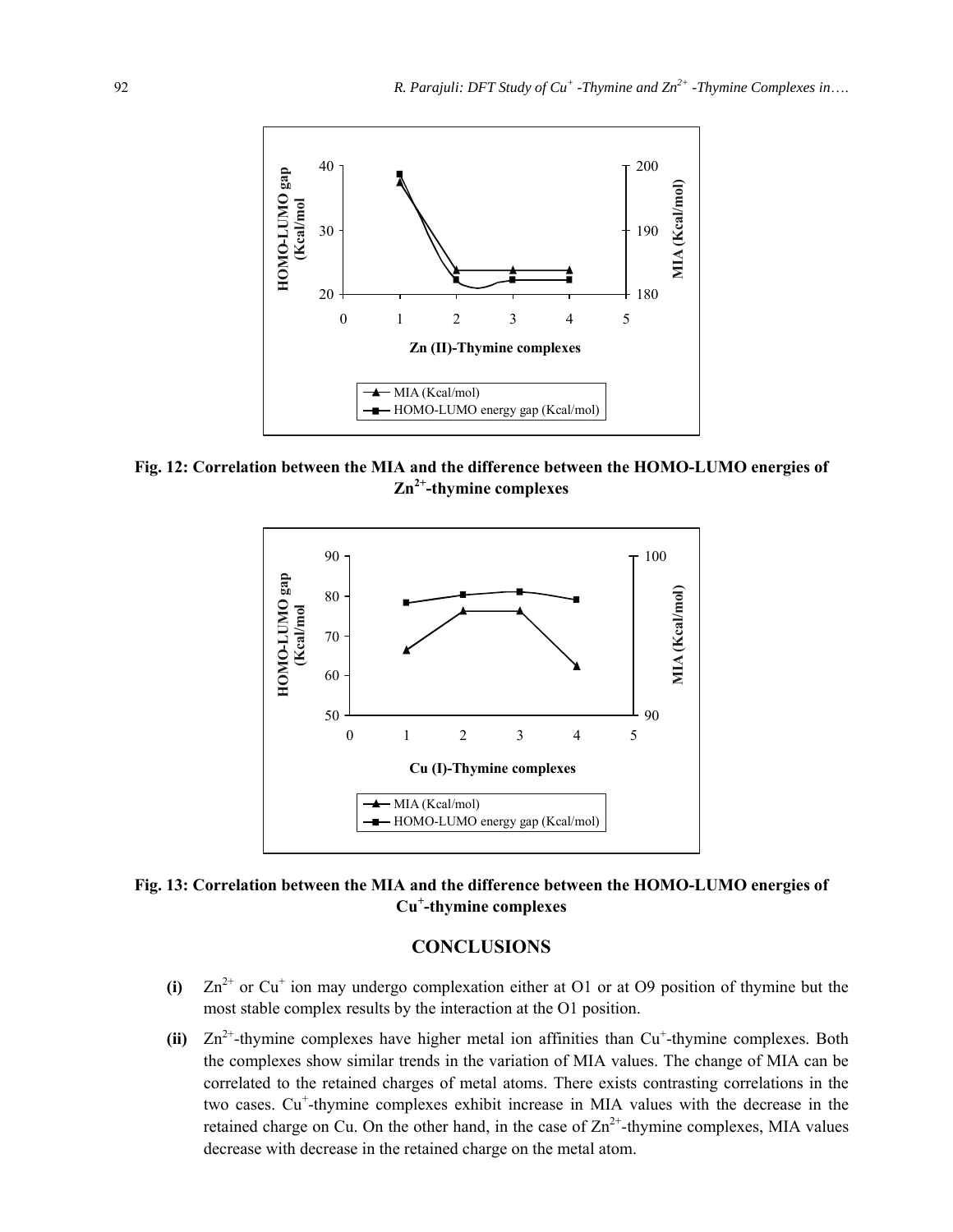- (iii) Charge transfer is more in the case of  $Zn^{2+}$ -thymine complexes than that in the case of  $Cu^{+}$ thymine complexes, which accounts for the higher MIA values of  $\text{Zn}^{2+}$ -complexes.
- **(iv)** It is seen that higher the HOMO-LUMO energy gap, higher is the MIA and hence stability of complexes. Both  $\text{Zn}^{2+}$  and  $\text{Cu}^{+}$  complexes show similar variations in the MIA values with HOMO-LUMO energy gap. Variation of MIA can be explained on the basis of the HOMO-LUMO energy gap.

#### **ACKNOWLEDGEMENT**

The author acknowledges UGC, New Delhi for providing financial assistance as minor research project (MRP) for carrying out the research.

#### **REFERENCES**

- 1. J. H. Weil, "General Biochemistry", New Age Int. Ltd. Publishers, France (1996).
- 2. S. Lippard and J. M. Berg, "Principles of Bioinorganic Chemistry", University Science Books, Mill Balley, CA (1994).
- 3. F. Briganti, S. Mangani, P. Orioli, A. Scozzafava, G. Vernaglione and C. T. Supuran, Biochemistry, **36**, 10384 (1997).
- 4. A. Siegel and H. Siegel, "Metal Ions in Biological Systems", **32**, Marcel Dekker Inc., New York (1996).
- 5. T. Marino, M. Toscano, N. Russo and A. Grand, J. Phys. Chem. B., **110**, 24666 (2006).
- 6. F. Liu, P. Qian, S. Yan and Y. Bu, J. Mol. Struc. THEOCHEM., **760**, 209 (2006).
- 7. W. L. Zhu, H. L. Jiang, C. M. Puah, X. J. Tan, K. X. Chen, Y. Cao and R. Y. Ji, J. Chem. Soc., Perkin Trans., **2**, 2615 (1999).
- 8. N. Russo, T. Marino, M. Toscano and A. Grand, Int. J. Quant. Chem., **98**, 347 (2004).
- 9. N. Russo, M. Toscano and A. Grand, J. Mass Spect., **38**, 265 (2003).
- 10. N. Russo, M. Toscano and A. Grand, J. Am. Chem. Soc., **123**, 10272 (2001).
- 11. R. G. Parr and W. Yang, "Density Functional Theory of Atoms and Molecules", Oxford University Press, Oxford, UK (1989).
- 12. R. Parajuli and C. Medhi*,* J. Chem. Sci., **116(4)**, 235 (2004).
- 13. R. Parajuli and C. Medhi, J. Mol. Struc. THEOCHEM., **717**, 59 (2005).
- 14. R. Parajuli and C. Medhi, Ind. J. of Chem., **45A**, 146 (2006).
- 15. R. Parajuli, R. Kalita and C. Medhi, Ind. J. of Chem., **45B**, 782 (2006).
- 16. D. Talukdar, R. Parajuli, R. Kalita and C. Medhi, Ind. J. of Chem. Sec A, **45A**, 1804 (2006).
- 17. R. Parajuli, R. L. Sarma, M. L. Das and C. Medhi, Ind. J. of Chem. Sec B, **46B**, 1483 (2007).
- 18. M. T. Rodgers, J. Phys. Chem. B., **105**, 2374 (2001).
- 19. P. J. Stevens, F. J. Devlin, C. F. Chablowsk and M. J. Frisch, J. Phys. Chem., **98**, 11623 (1994).
- 20. A. D. Becke., J. Chem. Phys., **98**, 5648 (1993).
- 21. C. Lee, W. Yang and R. G. Parr, Phys. Rev. B., **37**, 785 (1988).